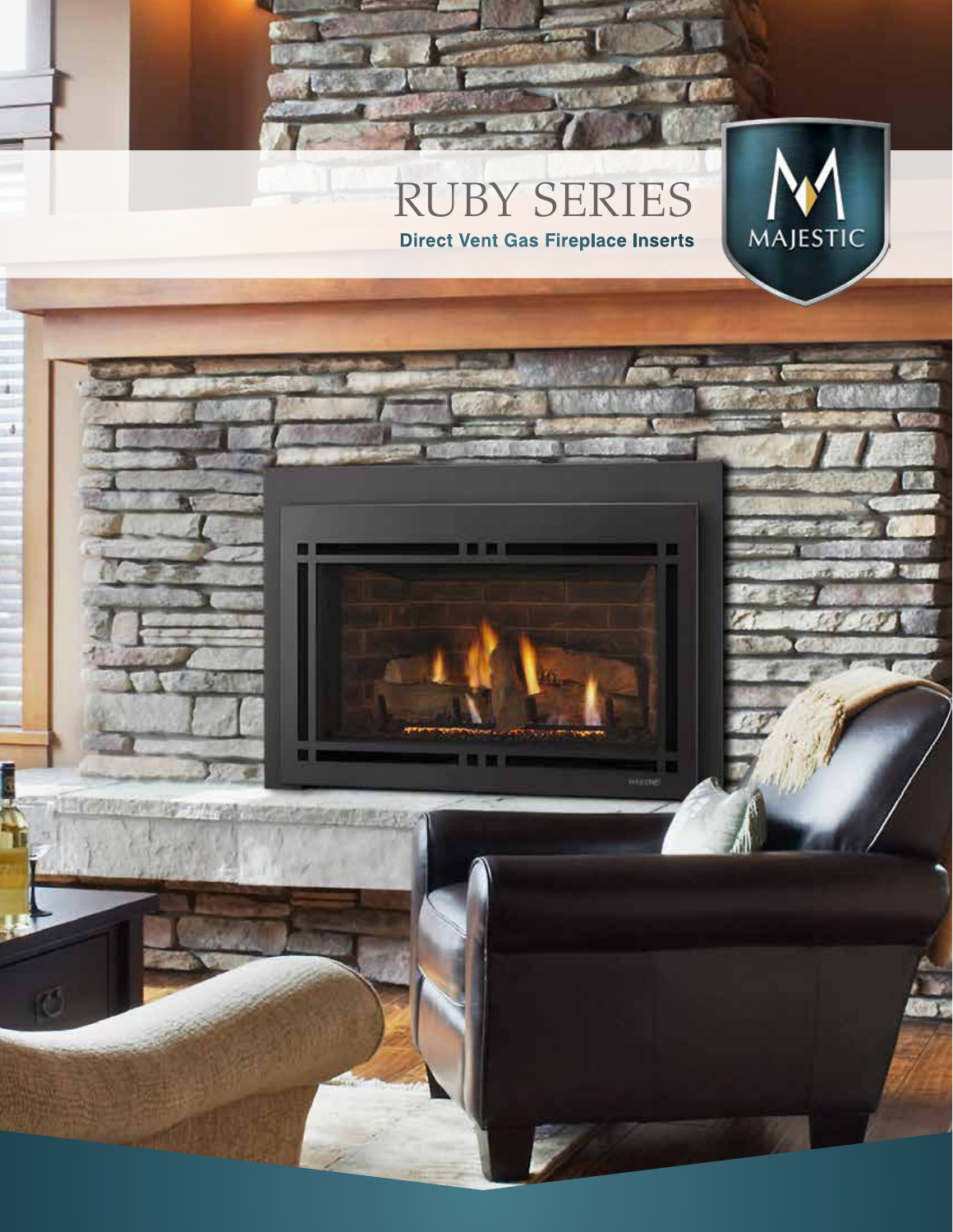# CONVERT YOUR HIGH-MAINTENANCE WOOD FIREPLACE TO SIMPLIFY YOUR LIFE

**Ruby 30 shown with Contemporary rectangular door and surround in Bronze, and optional Cottage Red interior**

# **RUBY SERIES DIRECT VENT GAS FIREPLACE INSERTS**

Ruby series gas inserts make relaxing simple. Convert your high-maintenance wood fireplace into a source of warmth and enjoyment.

Realistic split logs and flames give the Ruby series the ambiance and look you expect, while removing the effort wood fireplaces require.

#### **Ruby Quick Look**

- Strikingly realistic split logs and flames
- Simple start-up and use for continual enjoyment
- Adjust flame, heat and ambiance

W.

Silasm

- Heat with more than 70% efficiency
- Available in 30" or 35" models
- Up to 35,000 BTUs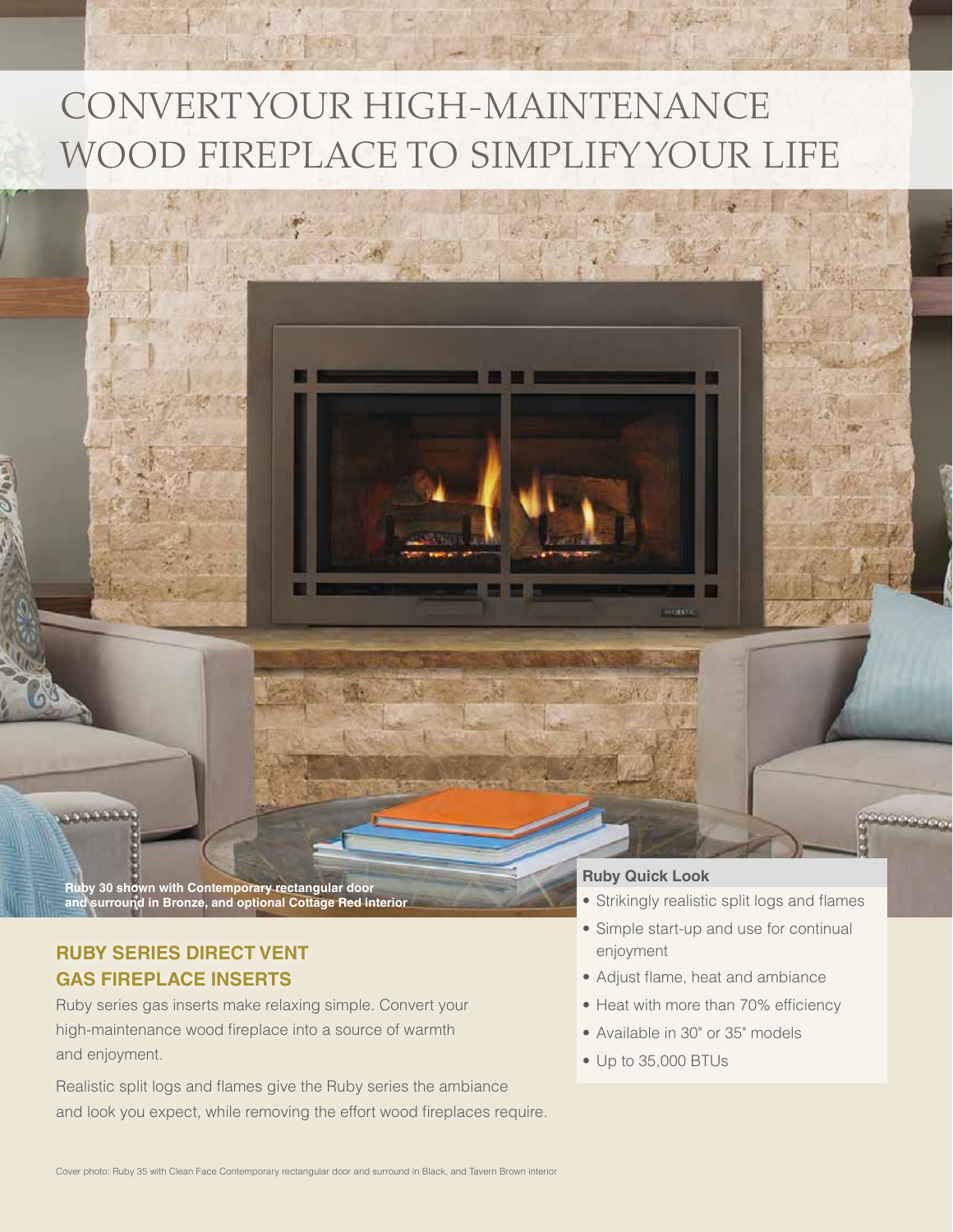# FOUR EASY STEPS TO UPGRADE YOUR EXISTING WOOD-BURNING FIREPLACE

- 1. Measure your existing fireplace 3. Choose your surround
- 2. Select your insert 4. Customize your insert
- -

# **STEP 1 Measure Your Existing Fireplace – Constrainery of the opening** of the opening

The height, width and depth of the existing fireplace opening is needed to ensure an appropriately sized insert is selected.

# **STEP 2 Choose Your Insert**

• Consider how your insert will be used. Room size, heating needs and usage frequency all come into play.



## **MDVI30**

- 30" viewing area
- Up to 30,500 BTUs • Fan and remote standard



#### **MDVI35**

- 35" viewing area
- Up to 35,000 BTUs

Distance from firebox to mantel

Back width

Depth from fron to back Front width

• Fan and remote standard



Height from hearth to top

The RC200 remote and wall dock come standard with the Ruby insert. The remote allows for adjustable flame height, standing pilot mode, child safety lock, and memory settings.

**STEP 3 Choose Your Surround –** Surrounds fill the gap between the fireplace insert and existing fireplace opening. Choose from three sizes and two finishes for a unique look.

| <b>SURROUND</b> | MDVI35           | MDVI30           |
|-----------------|------------------|------------------|
| Small           | $42" \times 29"$ | $40" \times 27"$ |
| Medium          | $44" \times 32"$ | $42" \times 30"$ |
| Large           | $48" \times 32"$ | $44" \times 32"$ |



**STEP 4 Customize Your Insert –** Select options to complete your look.



Contemporary Rectangular Door (Clean Face)



Contemporary Rectangular Door

#### **Front Finishes**



#### **Optional Interior Brick Panels**





### Tavern Brown

#### **Termination Caps**

A termination cap finishes your gas insert with a clean, upscale look. These durable caps also protect venting components and ensure safe exhaust flow.



Round Termination Cap Square Termination Cap (available in Black or Copper finish)